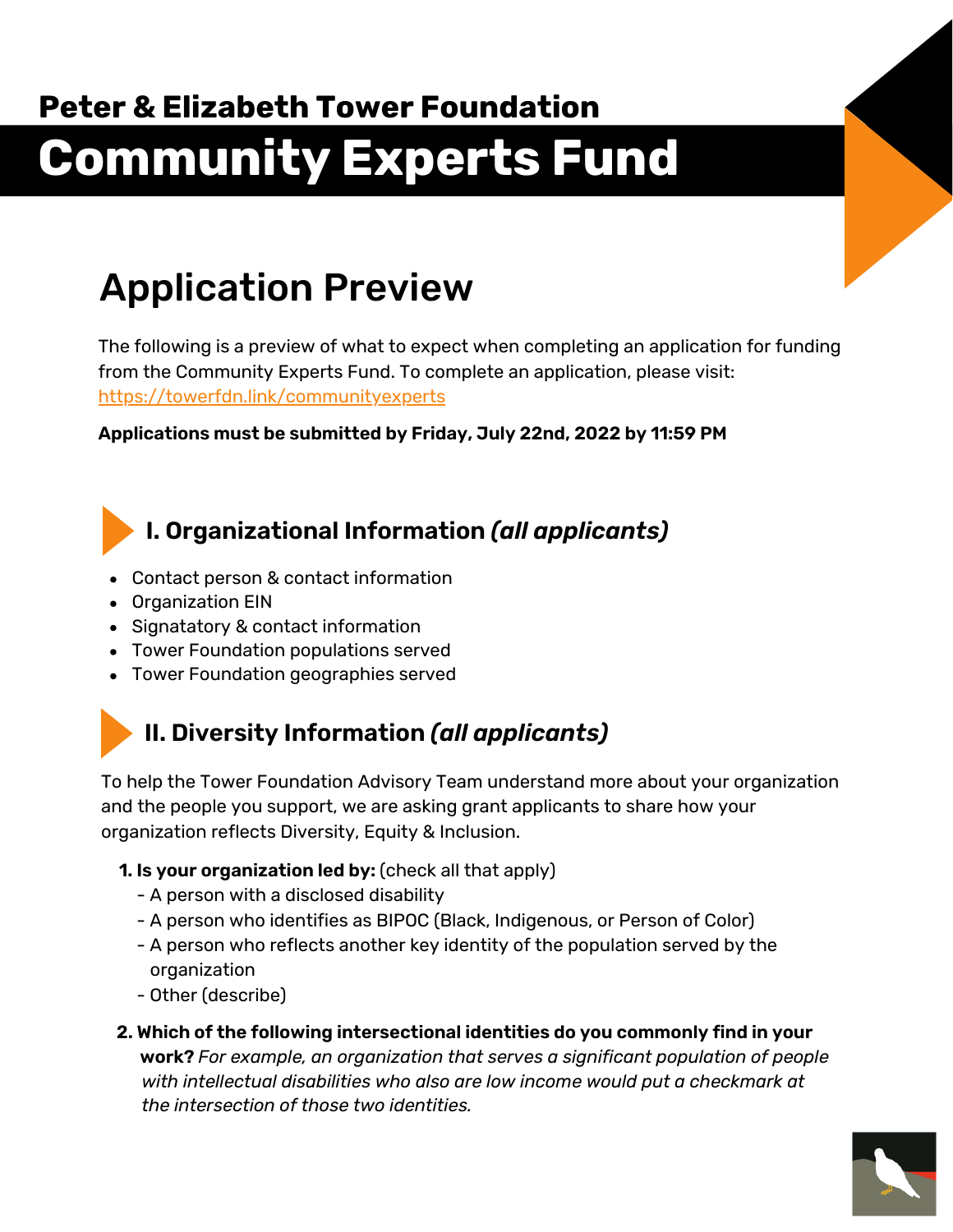*Diversity Information Continued...*

|                                                       | Intellectual<br><b>Disabilities</b> | Learning<br><b>Disabilities</b> | Mental<br>Health | Substance Use<br><b>Disorders</b> |
|-------------------------------------------------------|-------------------------------------|---------------------------------|------------------|-----------------------------------|
| Black, Indigenous, and People of<br>Color (BIPOC)     |                                     |                                 |                  |                                   |
| Low-income                                            |                                     |                                 |                  |                                   |
| Lesbian, Gay, Bisexual,<br>Transgender, Queer (LGBTQ) |                                     |                                 |                  |                                   |
| Rural                                                 |                                     |                                 |                  |                                   |
| Immigrant/ Refugee Populations                        |                                     |                                 |                  |                                   |
| Other                                                 |                                     |                                 |                  |                                   |



## **III. Application Preferences** *(all applicants)*

- 1.For 2022, the Advisory Team has prioritized funding for mentoring and coaching programs that support self-advocacy, and counseling that supports mental health. **Which category or categories does your request focus on?**
	- Mentoring and Coaching
	- Counseling
- **Please choose how you will respond to your application.** As a reminder, all 2. applicants will connect for a 20 minute zoom conversation in addition to your submission.
	- $\circ$  In writing
	- By video submission (5 minutes or less)

**IV. Written Application Response** *(written applicants only)*

- What services does your organization provide? (250 word limit, about a half page, 1. single spaced)
- 2.How do you reflect youth voice in what you do? (250 word limit)
- 3. How much money are you requesting? Maximum request is \$20,000. (50 word maximum)
- 4. What do you propose to do with the grant? (250 word limit)

### **V. Video Application Response** *(video applicants only)*

A video application follows much the same outline as a written application, and addresses the same questions. The total length of the video should not exceed five minutes. In your video, please respond to the questions below.

- What services does your organization provide?
- How do you reflect youth voice in what you do?